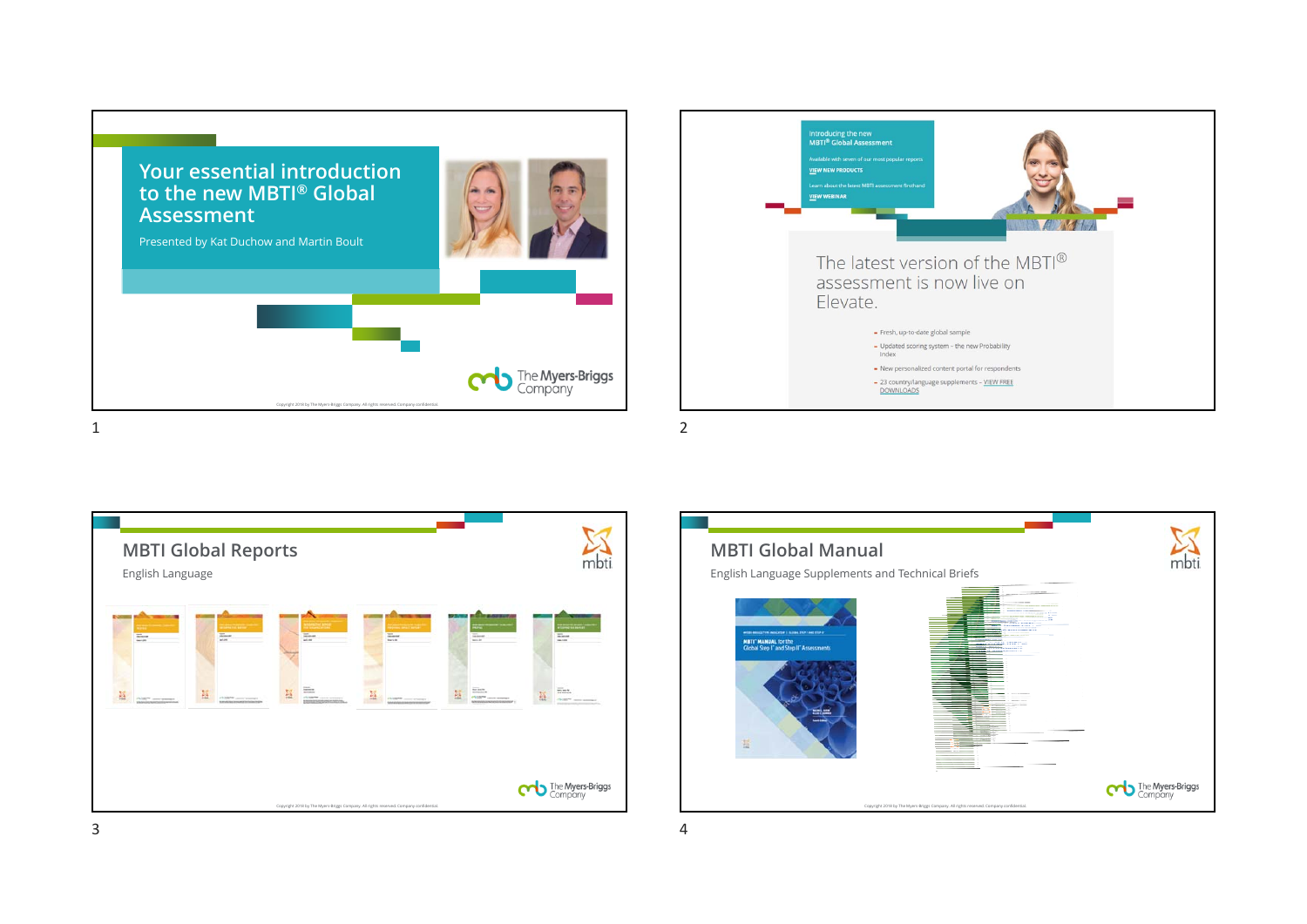



 $\sum_{\text{mbti}}$ **History lesson** *"Change in the sense of constant improvement has always been part of the tradition of the MBTI personality inventory"* **OPP publish Step I** and UK Manual Supplement 前度度 First version of the instrument **(Form A) MBTI Global Assessment CPP publish Form M** and revised manualManual**released**manaar<br>2<sup>nd</sup> ed<br>published Step II European Versions Global Step I and Global Step II **Form G published copyrighted** Manual 4th edition19851998194320181978 2004 **TO** 198219892001 1962 MBTI Qualifying Program created ορρ **Form Q Launched Form F Published** Manual<br>1st ed British edition of the MBTI produced The Myers-Briggs Copyright 2018 by The Myers-Briggs Company. All rights reserved. Company confidential.



7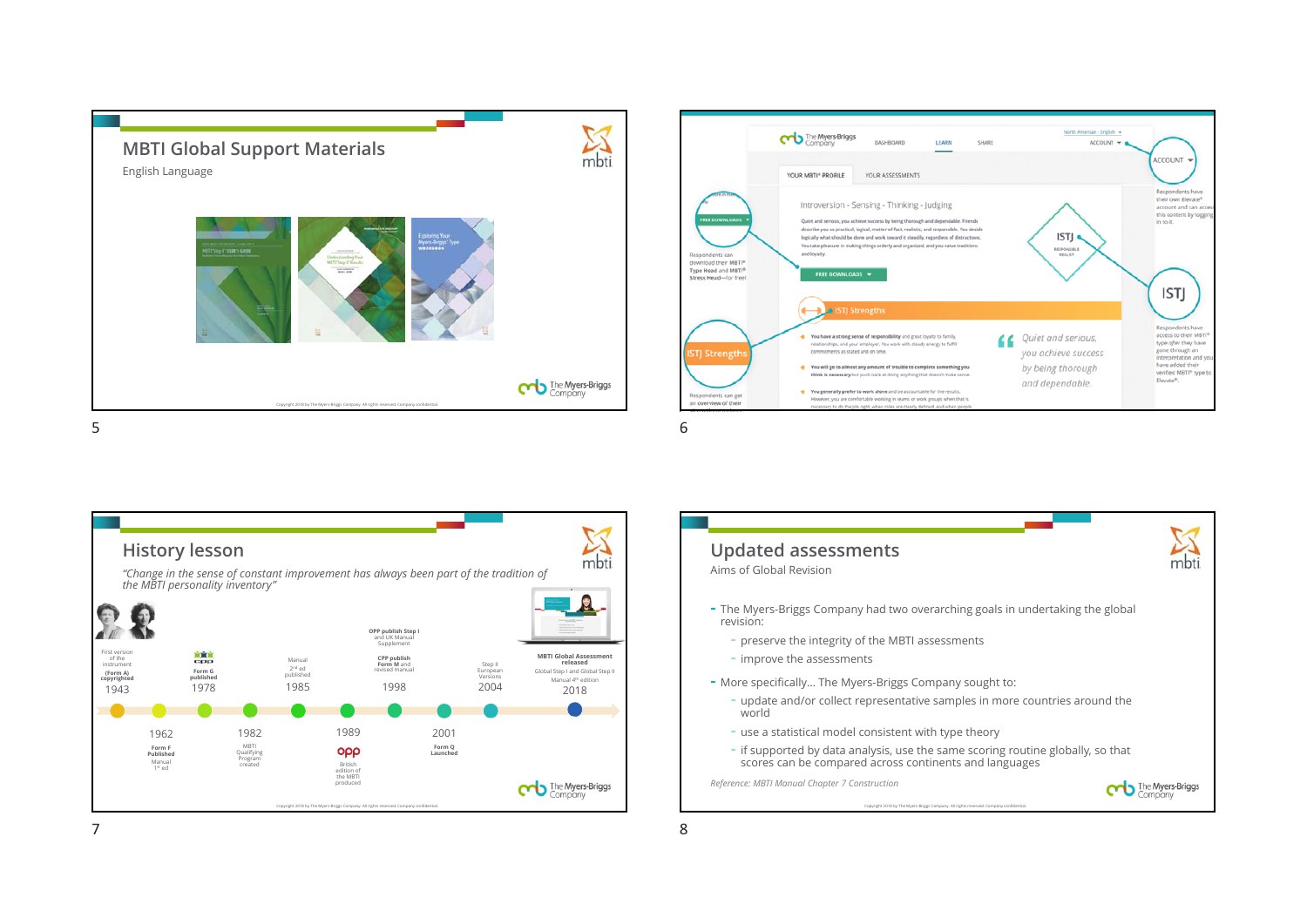

| <b>Updated assessments</b><br>Language availability - 27 languages (Available on Elevate Jan 2019) |                                                                                        |                       |
|----------------------------------------------------------------------------------------------------|----------------------------------------------------------------------------------------|-----------------------|
| - Arabic                                                                                           | - French                                                                               | - Polish              |
| Bahasa Indonesian                                                                                  | - French Canadian                                                                      | - Portuguese          |
| <b>Brazilian Portuguese</b><br>۰                                                                   | - German                                                                               | - Russian             |
| - Cantonese (Traditional Chinese)                                                                  | - Greek                                                                                | - Simplified Mandarin |
| - Castilian Spanish                                                                                | - Hebrew                                                                               | - Swedish             |
| Danish<br>٠                                                                                        | - Italian                                                                              | - Thai                |
| Dutch<br>٠                                                                                         | - Japanese                                                                             | - Turkish             |
| - English                                                                                          | - Korean                                                                               | - UK English          |
| Finnish<br>٠                                                                                       | - Latin American Spanish                                                               |                       |
|                                                                                                    | - Norwegian                                                                            |                       |
|                                                                                                    | Copyright 2018 by The Myers-Briggs Company. All rights reserved. Company confidential. | 10                    |

9